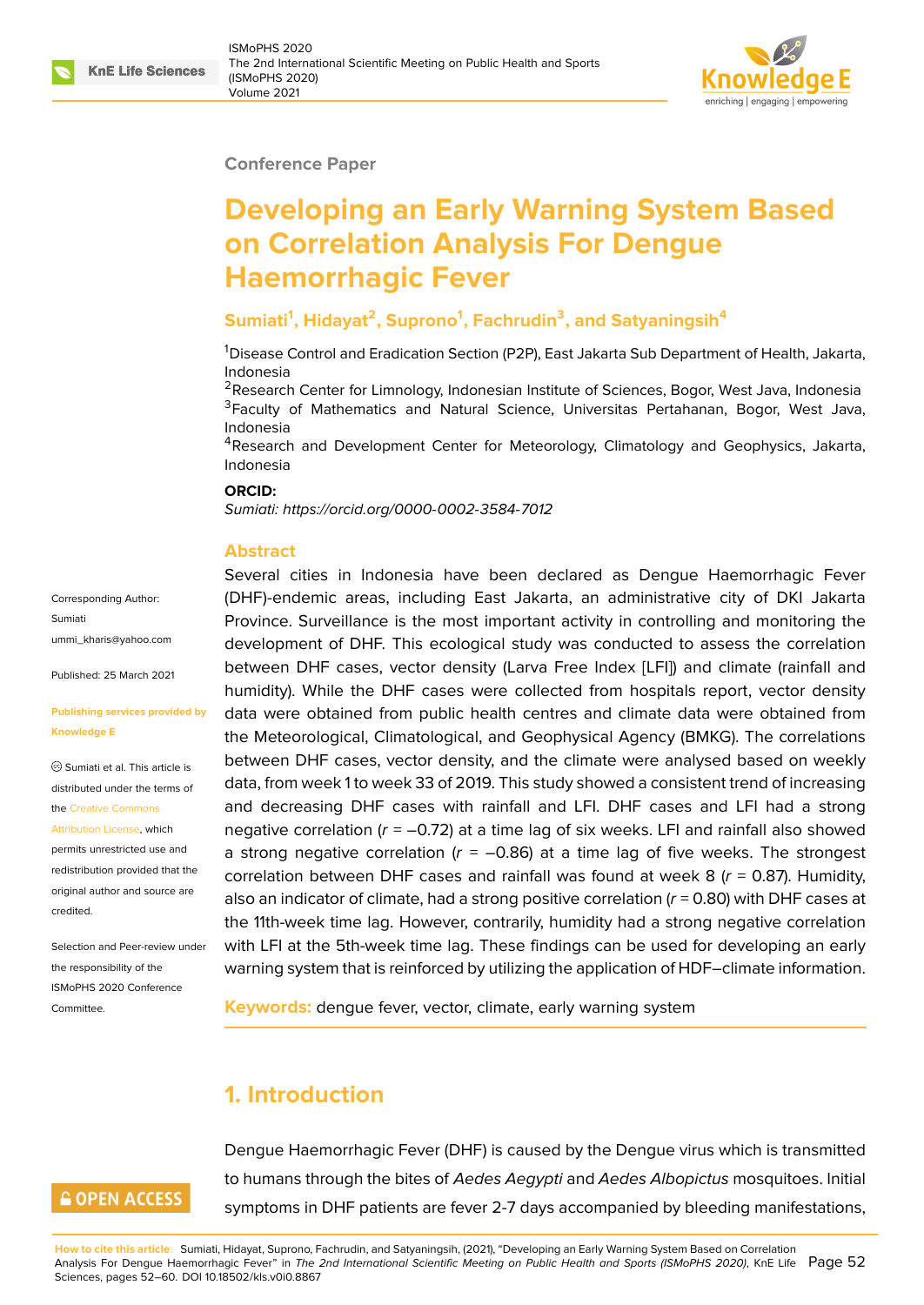decreased platelets (thrombocytopenia), haemoconcentration marked by plasma leakage (increased haematocrit, pleural effusion ascites, hypoalbuminemia). It also may be accompanied by atypical symptoms such as headache, muscle and bone pain, skin rash, or back pain in the eyeball [1].

In the last three decades, the incidence of DHF has increased in various parts of the world. According to WHO data, after a decline in incidence in 2017-2018, there was a sharp increase in 2019 across th[e](#page-7-0) countries, such as Australia, Cambodia, China, Laos, Malaysia, the Philippines, Singapore, and Vietnam [2]. It was estimated that 500,000 people with DHF require hospitalization, and 2.5% of them died [3]. Indonesia is one of the dengue-endemic countries where DHF outbreaks occurred every year in various cities, included DKI Jakarta Province. Throughout Ja[nu](#page-7-1)ary to August 2019, the number of dengue fever sufferers in DKI Jakarta Province has been report[ed](#page-7-2) as many as 7,889 cases with two deaths (Incidence Rate was 78.94 per 100,000 population and Case Fatality Rate was 0.02%). East Jakarta is one of the six regions in the DKI Jakarta Province with the largest population. The number of DHF cases in East Jakarta until August 2019 was 2,194 cases of DHF (Incidence Rate was 99.19 per 100,000 population), and the number of deaths was two people (Case Fatality Rate was 0.07%) of the total DHF sufferers in East Jakarta [4].

Climate change affects the increase in DHF cases because climate change can prolong the period of transmission of vector-borne diseases and enlarge its geographic area [5, 6]. Dengue Haemorrh[ag](#page-7-3)ic Fever is transmitted by the Aedes mosquito vector, which is very sensitive to environmental conditions. Apart from temperature, one of the physical environmental factors is rainfall and humidity. The activity and metabolism of Aede[s](#page-7-4) [mo](#page-7-5)squitoes are directly influenced by environmental factors, such as temperature, humidity, breeding places, and rainfall. The Aedes mosquito requires an average rainfall of more than 500 mm per year. Other factors that are associated with the increase in dengue cases, namely the larva density factor. In general, larva density is obtained through a larva survey that is calculated with Larva Free Index (LFI), Container Index (CI), House Index (HI), and Breteau Index (BI) [1]. Until now, mosquito control has not been handled optimally. In addition to its wide distribution from urban areas to remote rural areas, these mosquitoes are also very easy to breed, especially in the environment around where humans are active [5]. The mo[sq](#page-7-0)uito breeding places vary widely, but generally prefer various kinds of clear water reservoirs that are widely available around residential areas, such as bathtubs, jars, and used items that accommodate the remnants of rain [7].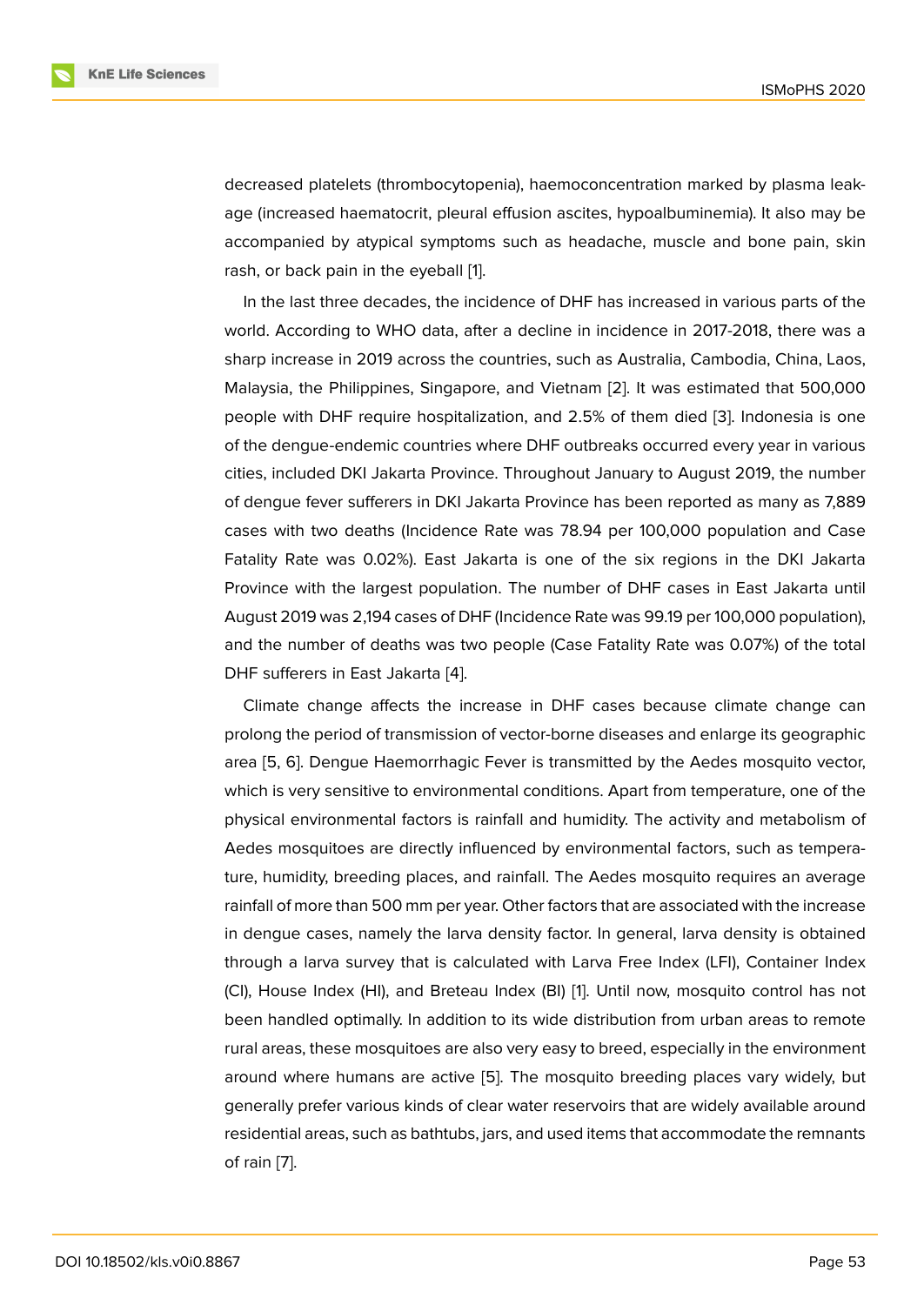Several studies had assessed the correlation of climatic conditions (rainfall, humidity, temperature) with vector density and the incidence of dengue. Kurniawati et al. [8] reported a significant correlation between climate and LFI with the incidence of dengue. Diaz-Quijano et al [9] reported a significant association between average rainfall in five weeks. The association between rainfall and dengue cases was also reported in stu[dy](#page-7-6) conducted by Zubaedah et al. [10]. The rainfall variable had the highest effect (27%) compared to other [c](#page-7-7)limate variables in the study on the impact of climate change on the incidence of dengue haemorrhagic fever in Banjarbaru City, South Kalimantan [10].

Since 2018, the East Jakarta [Su](#page-8-0)b Department of Health had started to conduct an Early Warning System Fact Sheet related to the description of the dengue situation that was disseminated through the website communication media and WhatsA[pp'](#page-8-0)s communication media to policyholders from the city level to the village level. However, the current information sheet was still based on case surveillance. Therefore, a broader development that was included other risk factors such as vector surveillance and climate factors is developed. DKI Jakarta Province had collaborated with the Meteorological, Climatological, and Geophysical Agency to create a climate-based early warning system. It was a useful source of information for the development of dengue fever early warning systems in DKI Jakarta Province, including East Jakarta. Hence, this study aimed to develop a DHF Early Warning System by looking at the correlation between rainfall and humidity and the larva density rate after a time interval with an increase in DHF cases in East Jakarta. By knowing this correlation, it can help to develop the dengue fever early warning system for anticipating an increase of DHF cases in East Jakarta.

## **2. Material and Method**

This descriptive quantitative study used an ecological study design to see the correlation of climates, such as rainfall and humidity, as well as vector density on the increase in DHF cases in East Jakarta based on the weekly time trend from week 1 to week 33 in 2019.

The DHF data were obtained from the hospital reports to the outbreak section and surveillance of the DKI Jakarta Provincial Health Office. Meanwhile, rainfall and humidity data were obtained from the Meteorology, Climatology, and Geophysics Agency (BMKG). Vector density data were obtained based on a weekly period Larva Free Index (LFI) conducted by health workers. The weekly period rainfall curve was matched with the number of dengue fever cases in the weekly period to see the correlation between the increase in rainfall, the humidity after a certain period, and the vector density with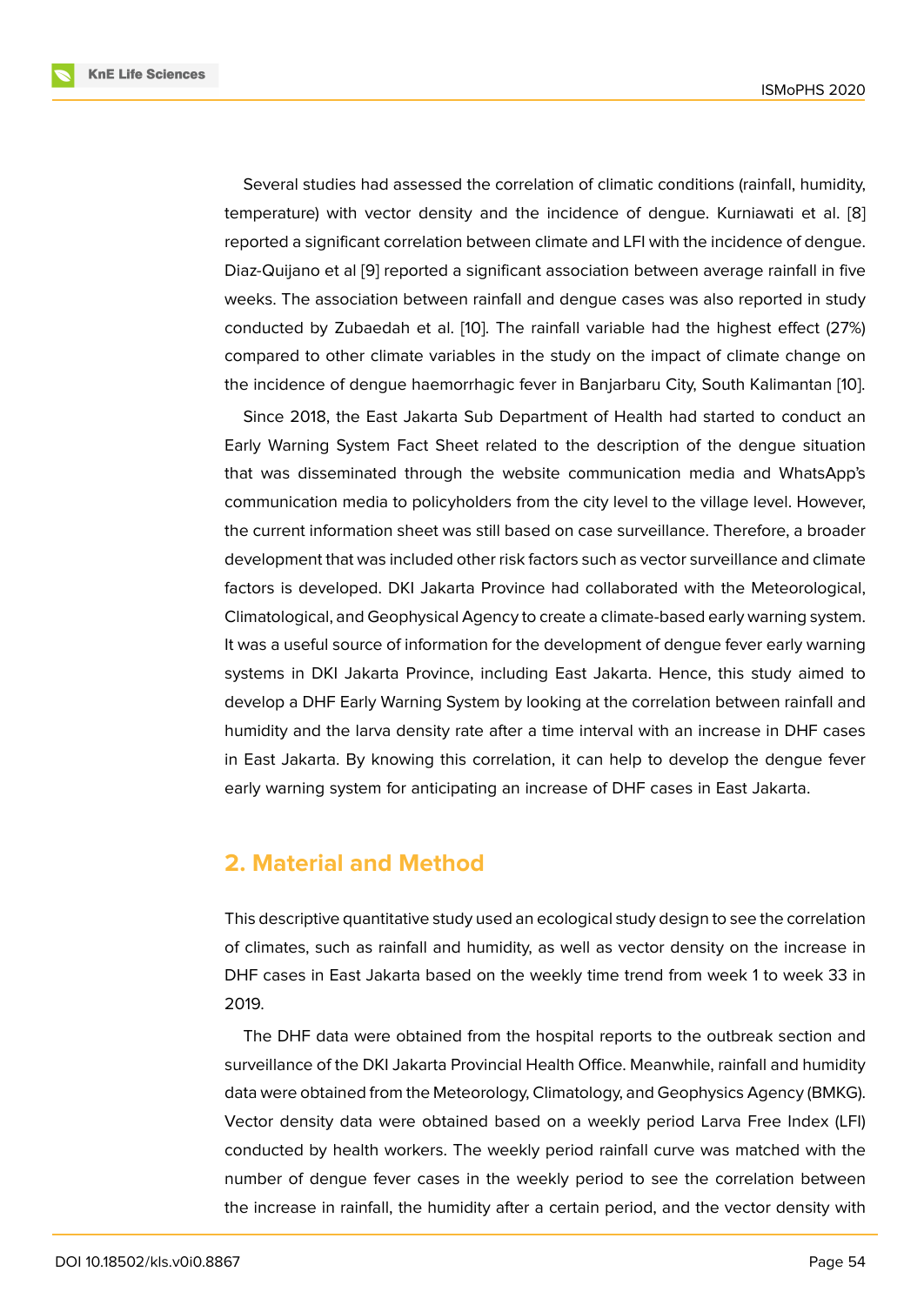DHF cases. Statistical tests were performed by assessing the Spearman correlation coefficient between rainfall, humidity, and vector density figures with the number of DHF cases at weekly time intervals.

## **3. Results**

Figure 1 showed the changes in rainfall, humidity, and vector density that were matched to the number of DHF cases in week 1 to 33 during the 2019 period. This figure showed a consistent effect between the trend of increasing and decreasing DHF cases with rainfall[,](#page-3-0) and also the trend of humidity and larva free rate. DHF cases increased after eight weeks of peak rainfall, 11 weeks for humidity, and six weeks for larvae free numbers at every week of the observation period.



**Figure** 1: Rainfall, humidity, and vector density along with the number of DHF cases in East Jakarta in week 1 to 33 of 2019. (**Source:** Author's own work.)

<span id="page-3-0"></span>The results of the cross-correlation analysis between weekly rainfall and DHF cases showed that there was a strong positive correlation between rainfall and DHF cases. Increased rainfall followed by an increase in DHF cases. The highest correlation (r=0.87) was found at the 8<sup>th</sup> time lag. It meant that the peak of DHF cases could be predicted eight weeks earlier from the peak of rainfall (Figure 2).



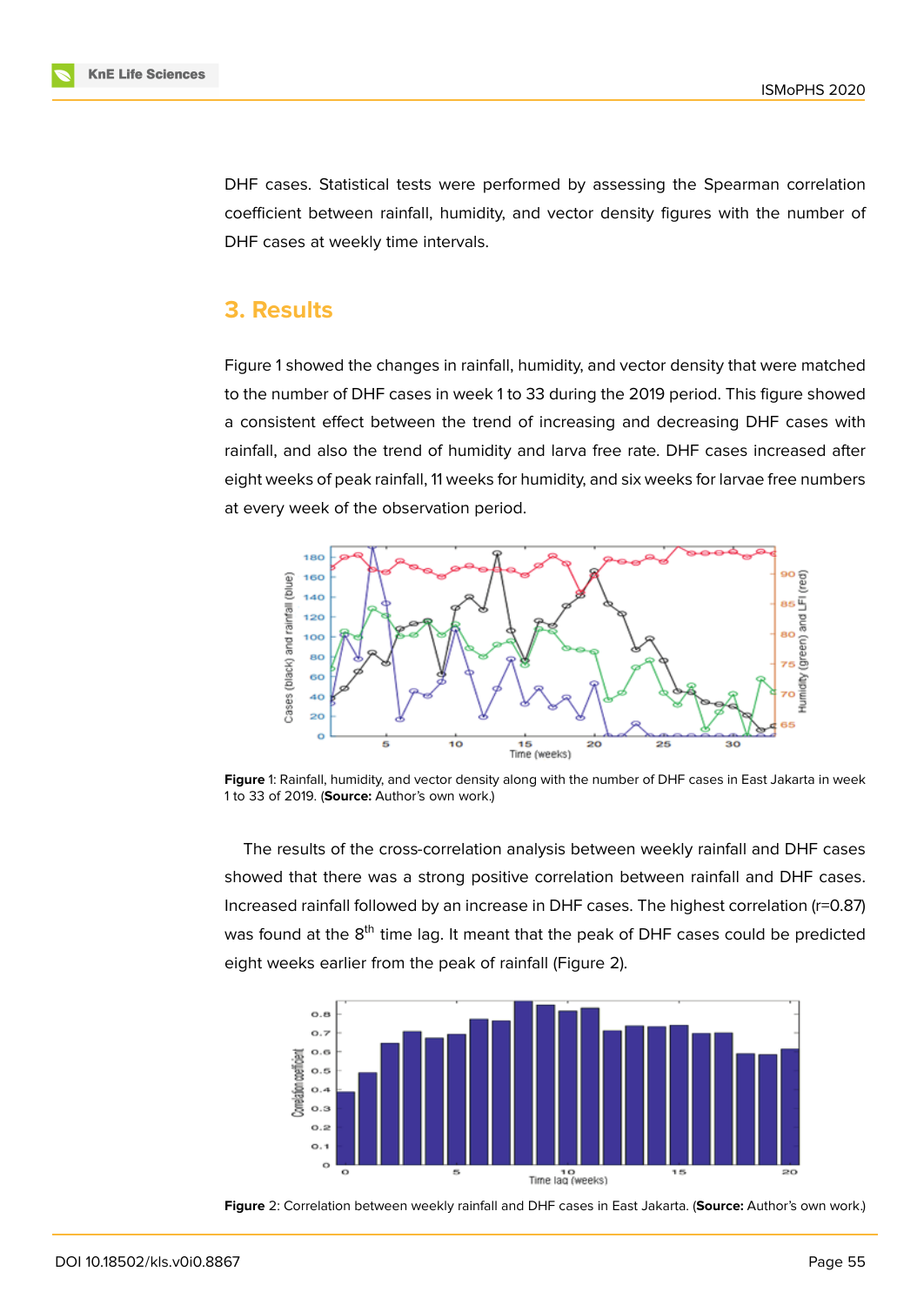The results of the correlation assessment showed a strong correlation between humidity and DHF cases. Increased humidity followed by an increase in DHF cases. On a weekly analysis, the highest correlation ( $r=0.80$ ) was found at the 11<sup>th</sup> time lag. It meant that humidity affected DHF cases up to 11 weeks earlier (Figure 3).



**Figure** 3: Correlation between humidity and DHF cases in East Jakarta. (**Source:** Author's own work.)

Correlation analysis showed that there was a strong negative correlation between Larva Free Index (LFI) and DHF cases in East Jakarta. Increased LFI followed by a decrease in DHF cases. The strongest negative correlation between LFI and DHF cases  $(r=-0.72)$  was found at the 6<sup>th</sup> time lag. It meant that LFI affected DHF cases up to 6 weeks earlier (Figure 4).



**Figure** 4: Correlation between Larva Free Index (LFI) and DHF cases in East Jakarta. (**Source:** Author's own work.)

The results of the cross-correlation analysis showed that there was a strong negative correlation between rainfall and LFI. The strongest negative correlation was found at the  $5<sup>th</sup>$  time (r=-0.86). It meant that the rainfall affected the LFI up to 5 weeks (Figure 5).

The strongest negative correlation between humidity and Larva Free Index (LFI) was found at time lag 5 (r=-0.76). It meant that humidity affected LFI up to the next five we[ek](#page-5-0)s (Figure 6).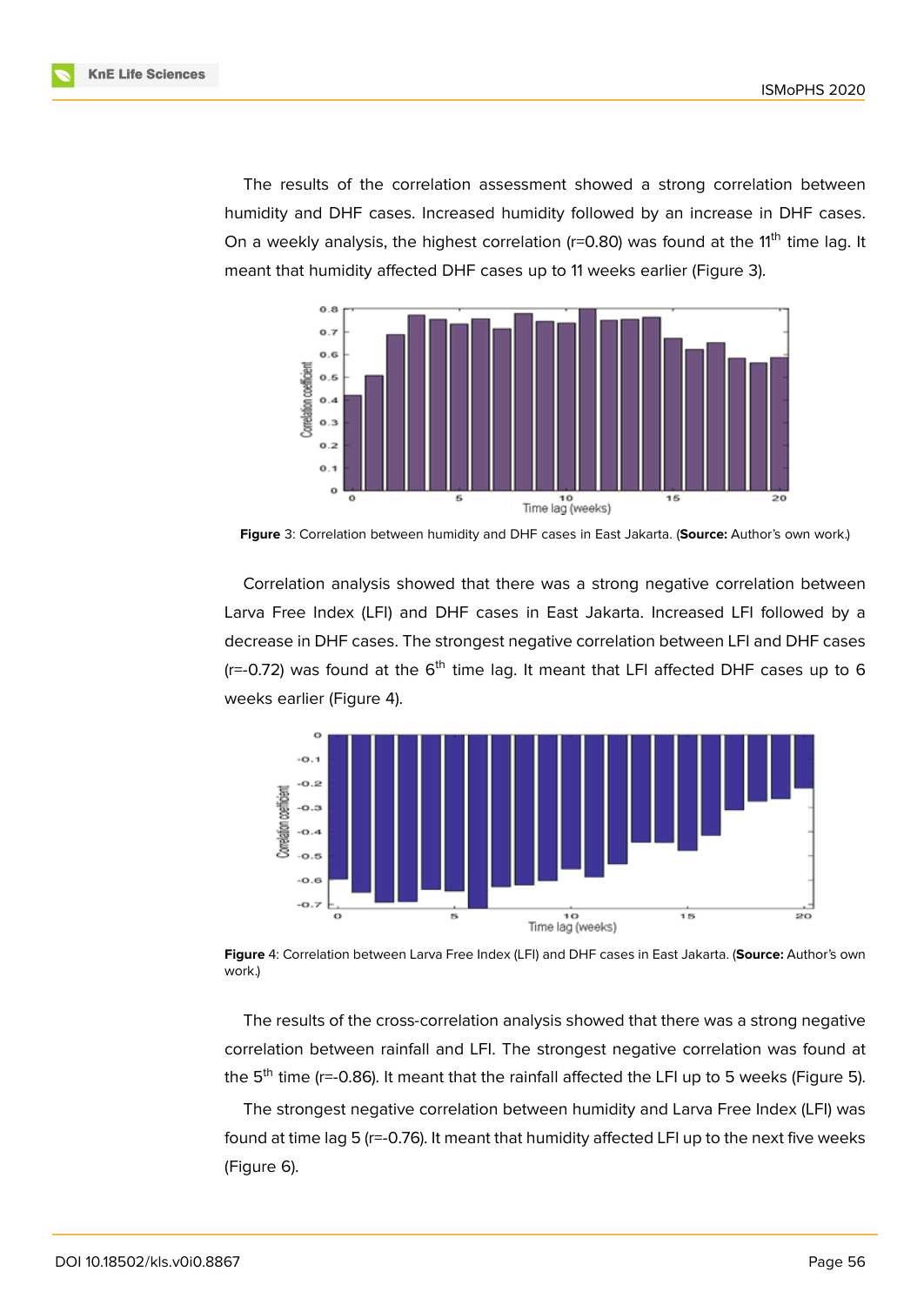

**Figure** 5: Correlation between rainfall and Larva Free Index (LFI) in East Jakarta. (**Source:** Author's own work.)

<span id="page-5-0"></span>

**Figure** 6: Correlation between humidity and Larva Free Index (LFI) in East Jakarta. (**Source:** Author's own work.)

# **4. Discussion**

This study found that there was a correlation between rainfall, humidity, and vector density with DHF cases in East Jakarta. It showed a fairly good correlation between rainfall ( $r= 0.87$ ) at a time lag of 8 weeks, humidity ( $r=0.80$ ) at a time lag of 11 weeks, and larvae free numbers (r=-0.72) at time lag 6 with DHF cases. The correlation was seen well between rainfall with (r = -0.86) at a time lag of 6 weeks, likewise between humidity and larva free rate (r=-0.76) at a time lag of 5 weeks. These findings could illustrate well the correlation between DHF cases with climate variables and vector density.

DHF involves three organisms, namely, the dengue virus, vectors, and hosts/humans. These three factors, both individually and in population, were influenced by several biological environments, the physical environment, and the host's immunity factors. The different interaction patterns between agent, vector, and the host could affect the degree of endemicity from one location to another from year to year [11]. Climate and mosquito breeding places were part of the environment that physically sensitive to optimal conditions of vector development [5].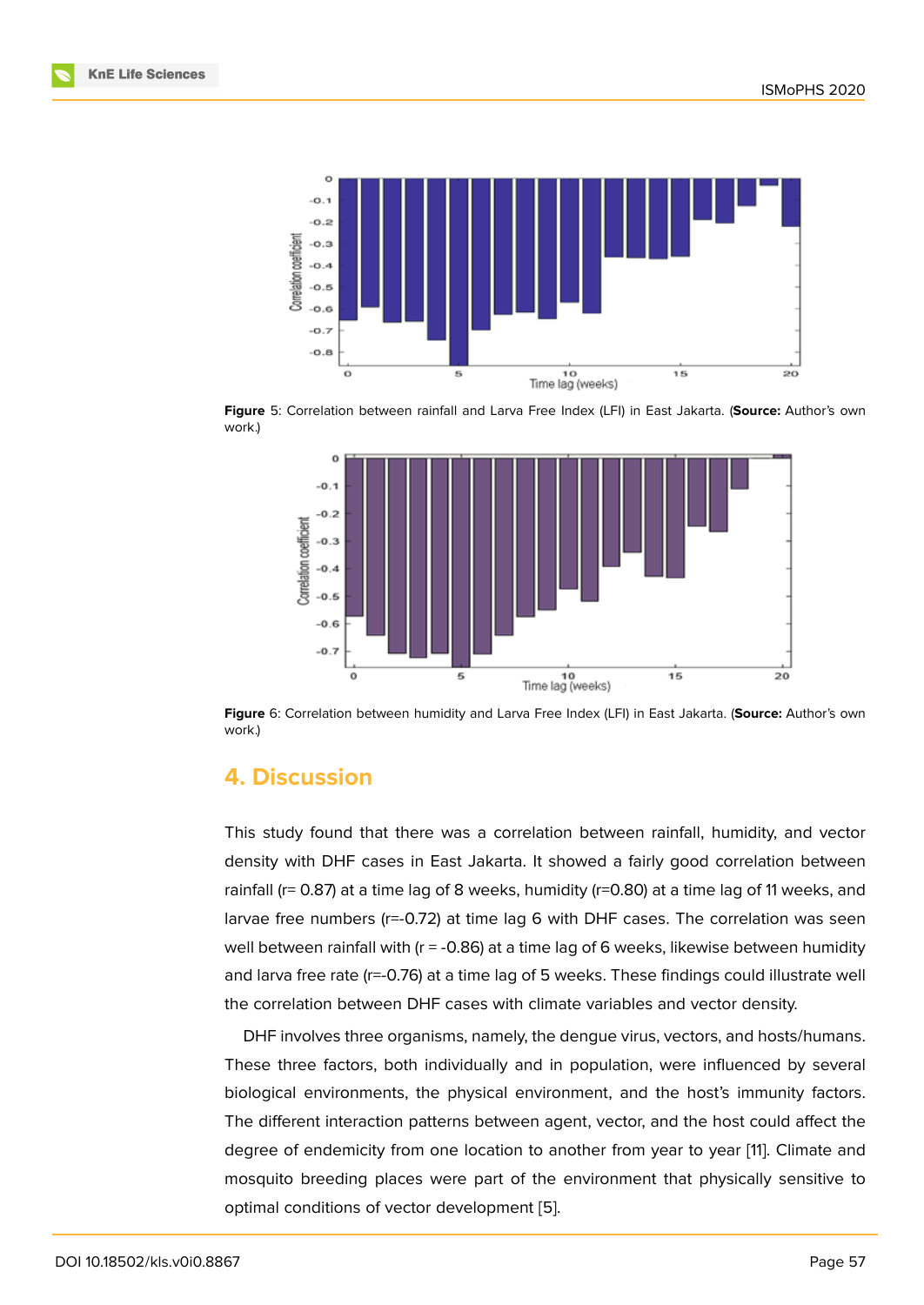Rainfall can increase the transmission of vector-borne diseases by stimulating the proliferation of vector development sites. Rainwater stagnating in a container, such as a hollow in a tree midrib, used can, used tires, or house gutters can be a breeding place for mosquitoes. The availability of those breeding places caused the mosquito eggs to hatch and will turn into mosquitoes within the next 10-12 days. If a mosquito with the dengue virus bites a human, the symptoms of dengue fever will appear within 4-7 days [1]. Generally, mosquitoes can transmit the disease for more than ten days. They need a high humidity environment to survive. If the humidity is low, mosquitoes will die [11]. Based on this fact, the results of this study could explain the correlation between clima[te](#page-7-0), namely rainfall, and humidity, as well as the larva free rate of the increase in dengue cases.

The results of this study were in line with the study that was conducted by Zubaedah et al. [10]. It found that rainfall had a significant effect on the increase in dengue cases in Banjarbaru City, South Kalimantan between 2005-2010. In that study, the rainfall variable had the highest influence (27%) compared to other climate variables. In a retros[pec](#page-8-0)tive study that was conducted by Iriani [12], rainfall was related to dengue cases in Palembang. Similar research that was conducted by Ehelepola et al. [13] in Kandy City, Sri Lanka showed a significant correlation between climate variables, included rainfall, temperature, and humidity at a time lag of 5 to 1[1 w](#page-8-1)eeks 12, with DHF cases. Sanchez L. et al. [14] also reported a significant correlation between vector density [and](#page-8-2) the predicted increase in DHF cases in Playa Municipality Havana.

# **5. Conclusion**

This study found that rainfall, humidity, and vector density had a strong correlation with DHF cases. Rainfall and humidity had a strong positive correlation with DHF cases, while vector density that was measured by Larva Free Index (LFI) parameter had a strong negative correlation with DHF cases. Increase in rainfall and humidity followed by an increase in DHF cases. The relationship between LFI and DHF cases showed the opposite pattern. These findings could be used as a reference in developing the dengue fever early warning systems that aimed to prevent and eradicate the DHF disease in East Jakarta.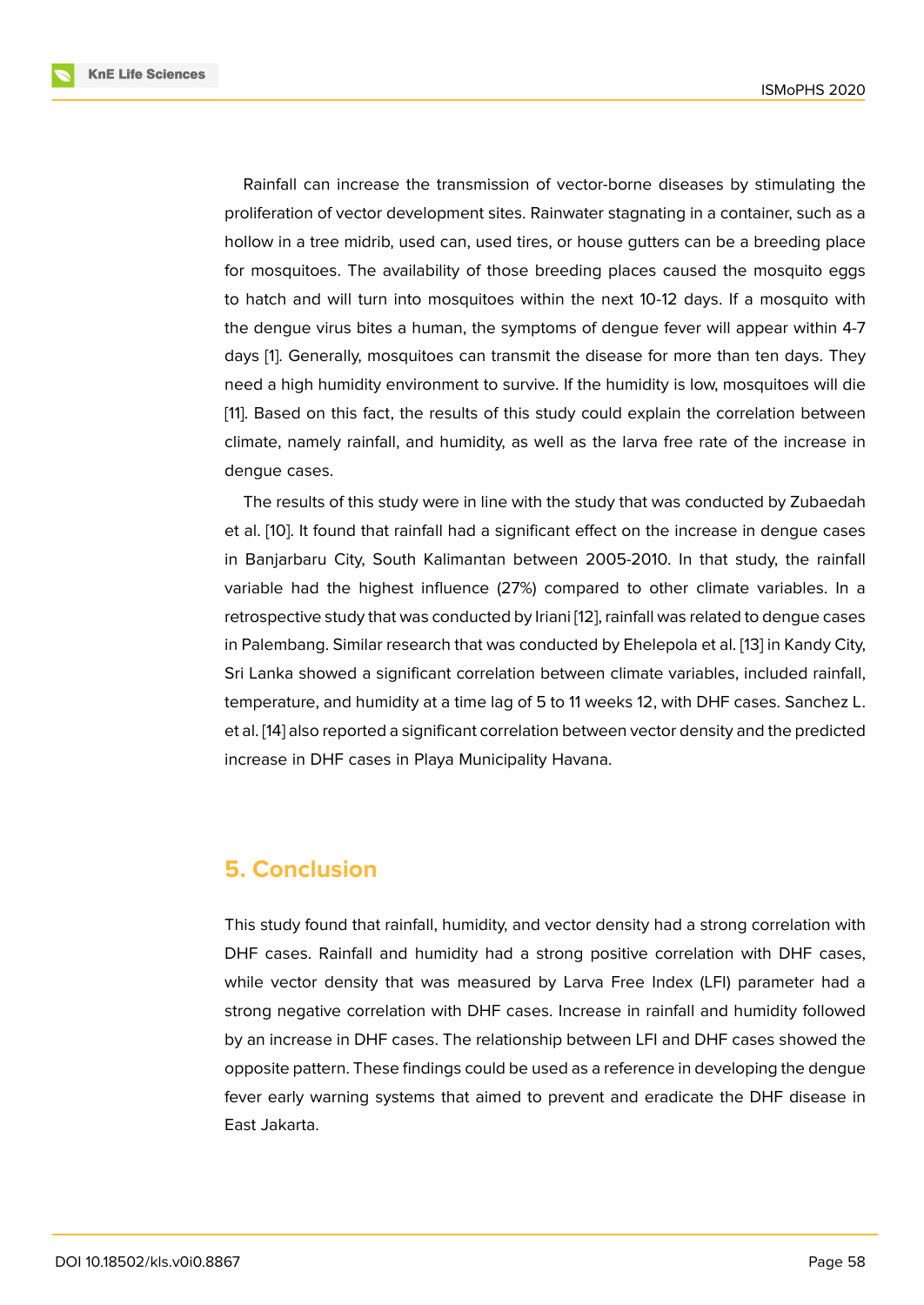# **Acknowledgement**

The authors would like to thank the East Jakarta Sub Department of Health and Meteorological, Climatological, and Geophysical Agency (BMKG). The gratitude also expressed to all hospitals and Public Health Centres that had reported DHF cases and the epidemiological investigations.

# **Conflict of Interest**

The authors declare that there is no conflict of interest in this study.

# **References**

- [1] Kementerian Kesehatan Republik Indonesia. (2017). *Pedoman pencegahan dan penanggulangan Demam Berdarah Dengue di Indonesia*. Jakarta: Kementerian Kesehatan Republik Indonesia.
- <span id="page-7-0"></span>[2] World Health Organization. (2020). *Dengue Situation Updates* 2020. Retrieved from https://iris.wpro.who.int/handle/10665.1/14461.
- <span id="page-7-1"></span>[3] Kementerian Kesehatan Republik Indonesia. (2016, May). *Situasi DBD di Indonesia*. Retrieved May 1, 2020 from https://www.kemkes.go.id/resources/download/ [pusdatin/infodatin/infodatin](https://iris.wpro.who.int/handle/10665.1/14461) dbd 2016.pdf.
- <span id="page-7-2"></span>[4] Dinas Kesehatan Provinsi DKI Jakarta. (2020). *Laporan tahunan data DBD Provinsi [DKI Jakarta 2009 sampai 2](https://www.kemkes.go.id/resources/download/pusdatin/infodatin/infodatin)019.* Ja[karta: Dinas Kesehatan Provinsi DKI Jakarta.](https://www.kemkes.go.id/resources/download/pusdatin/infodatin/infodatin)
- <span id="page-7-3"></span>[5] Naish, S., *et al*. (2014). Climate Change and Dengue: A Critical and Systematic Review of Quantitative Modelling Approaches. *BMC Infectious Disease*, vol. 14, issue 167, pp. 1-14.
- <span id="page-7-4"></span>[6] Lee, H., *et al*. (2018). Potential Effects of Climate Change on Dengue Transmission Dynamics in Korea. *PLoS One*, vol. 13, issue 6, p. e0199205.
- <span id="page-7-5"></span>[7] Ferede, G., *et al*. (2018). Distribution and Larval Breeding Habitats of Aedes Mosquito Species in Residential Areas of Northwest Ethiopia. *Epidemiology and Health*, vol. 40, issue e2018015, pp. 507-15.
- [8] Kurniawati, R. (2015). *Analisis spasial sebaran kasus demam berdarah dengue di Kabupaten Jember Tahun 2014*. Jember: Universitas Jember.
- <span id="page-7-7"></span><span id="page-7-6"></span>[9] Díaz-Quijano, F. A., *et al*. (2008). Rainfall and Acute Febrile Syndrome in a Dengue-Endemic Area. *Revista De Salud Publica*, vol. 10, issue 2, pp. 250–9.